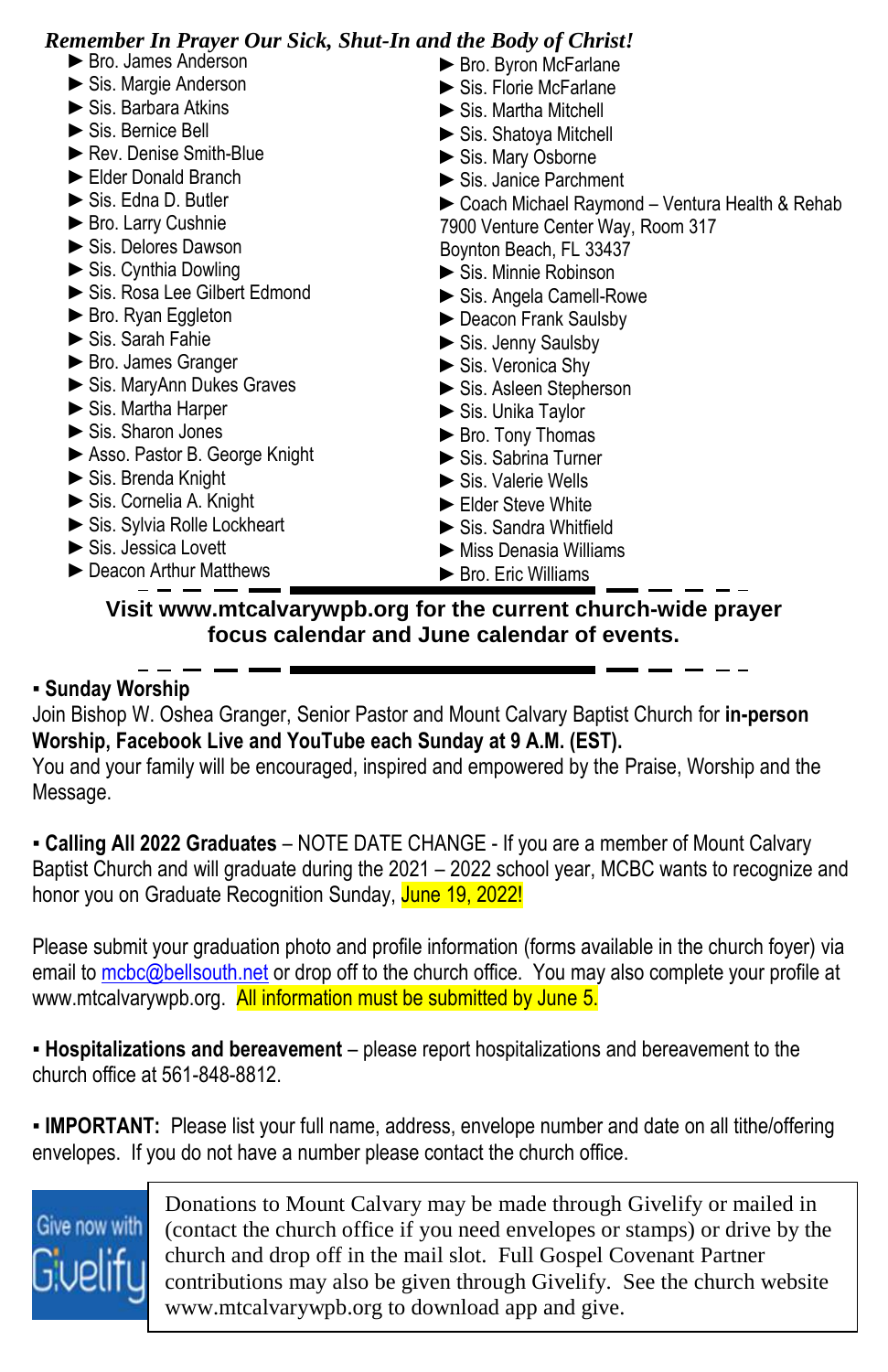### **Mount Calvary Baptist Church**

**"A Full Gospel Baptist Ministry" Bishop W. Oshea Granger, Senior Pastor 1111 36th Street \* West Palm Beach, FL 33407 561.848.8812** \* **Fax 561.848.2207** \* **WWW.MTCALVARYWPB.ORG** 

**MountCalvaryBaptistChurchofWestPalmBeach** 

**Moult Libe MountCalvaryBaptistChurch(WPB, FL)** 



#### *Vision Statement*

To cultivate a multi-cultural Ministry that evangelizes souls, edifies saints and equips servants for Christian works, while offering a relevant/radiant worship experience and maintaining a climate of Christian love.

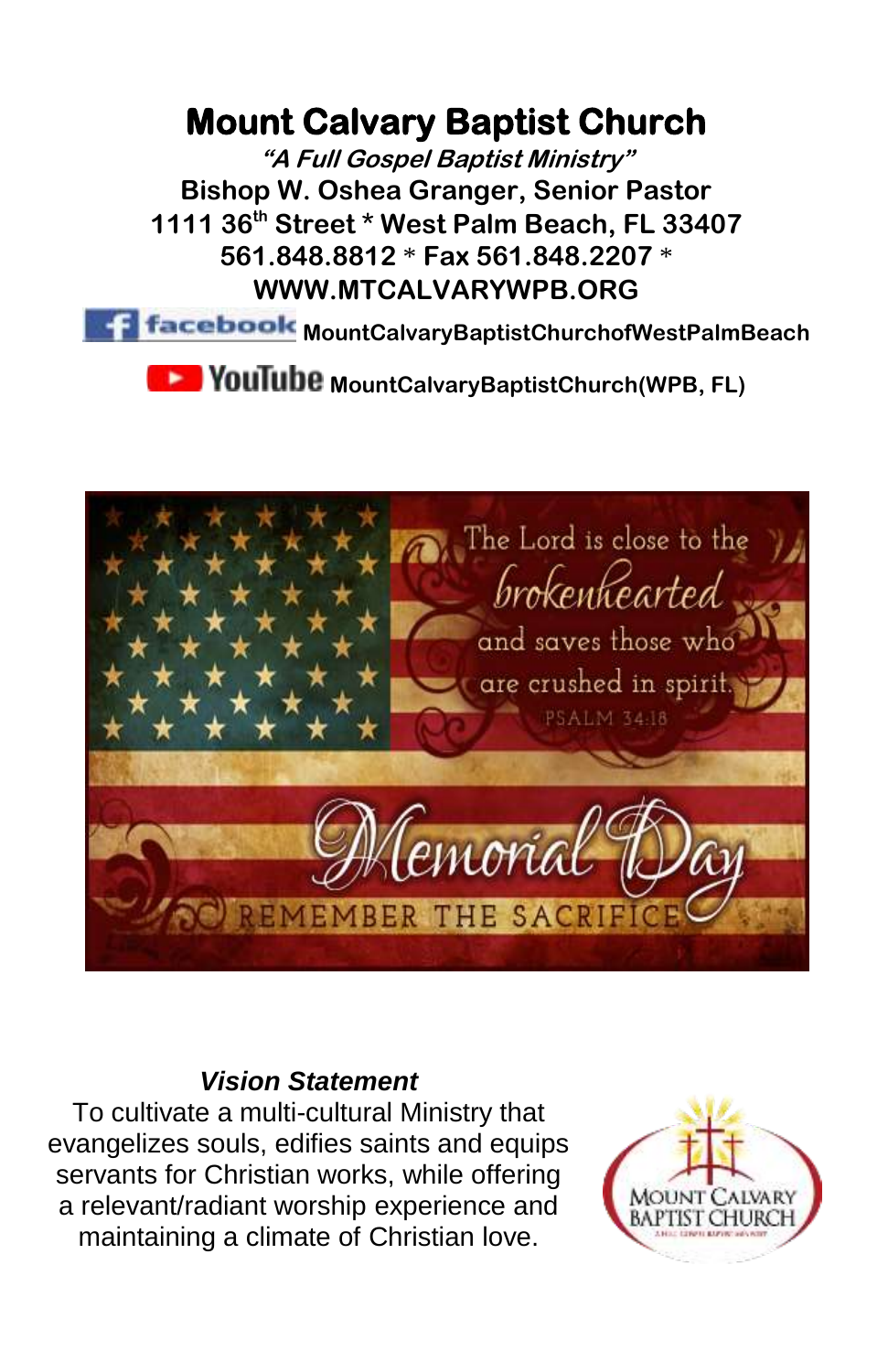*From the Desk of Bishop Granger*



Greetings Members and Friends,

I have completed 36 years as Senior Pastor of this great church. As I enter into a revolutionary chapter as leader and visionary, I have raised the standard and reset our goals and strategies. It is sunrise in our ministry as we advance in technology, media, and ministry for every generation. Through strategic planning and multileveled collaboration, we provide: -Spiritual Gift discovery and activation -Bible Study opportunities for every member of your family -Majestic experiences for individuals and families in this community and abroad At the core of this ministry is discipleship, stewardship and interrelationship. Your engagement is critical to our victory. Mount Calvary is a Bible believing, Bible teaching and Bible preaching church. It is a great place for YOU to worship, witness and work. Please take a moment and visit Mount Calvary on the web at www.mtcalvarywpb.org for the latest church news, prayer calendar and schedule of events for the month. Follow us on Twitter, Instagram and Periscope. I'm praying for you, Bishop W. Oshea Granger, Senior Pastor Call to Worship Praise & Worship **Offering** The Word Invitation to Salvation & Discipleship Benediction *For we through the Spirit eagerly wait for the hope of righteousness by faith.* Galatians 5:5 NKJV *Last Sunday's Sermon* Topic: In The A Meantime (pt. 2) Scripture: Luke 8:43-48 • Trials, troubles and tribulations have an expiration date • Your difficulty does not define your destiny • Extensive pain does not exterminate your purpose • It is faith that releases God's healing power • The woman with the issue of blood: -trusted God's sovereignty -respected His authority -depended upon His ability -kept on believing God can do this

## *Order of Worship*

May 29, 2022 7:30 A.M. Intercessory Prayer 9 A.M. In-person Worship Facebook Live & YouTube WWW.MTCALVARYWPB.ORG